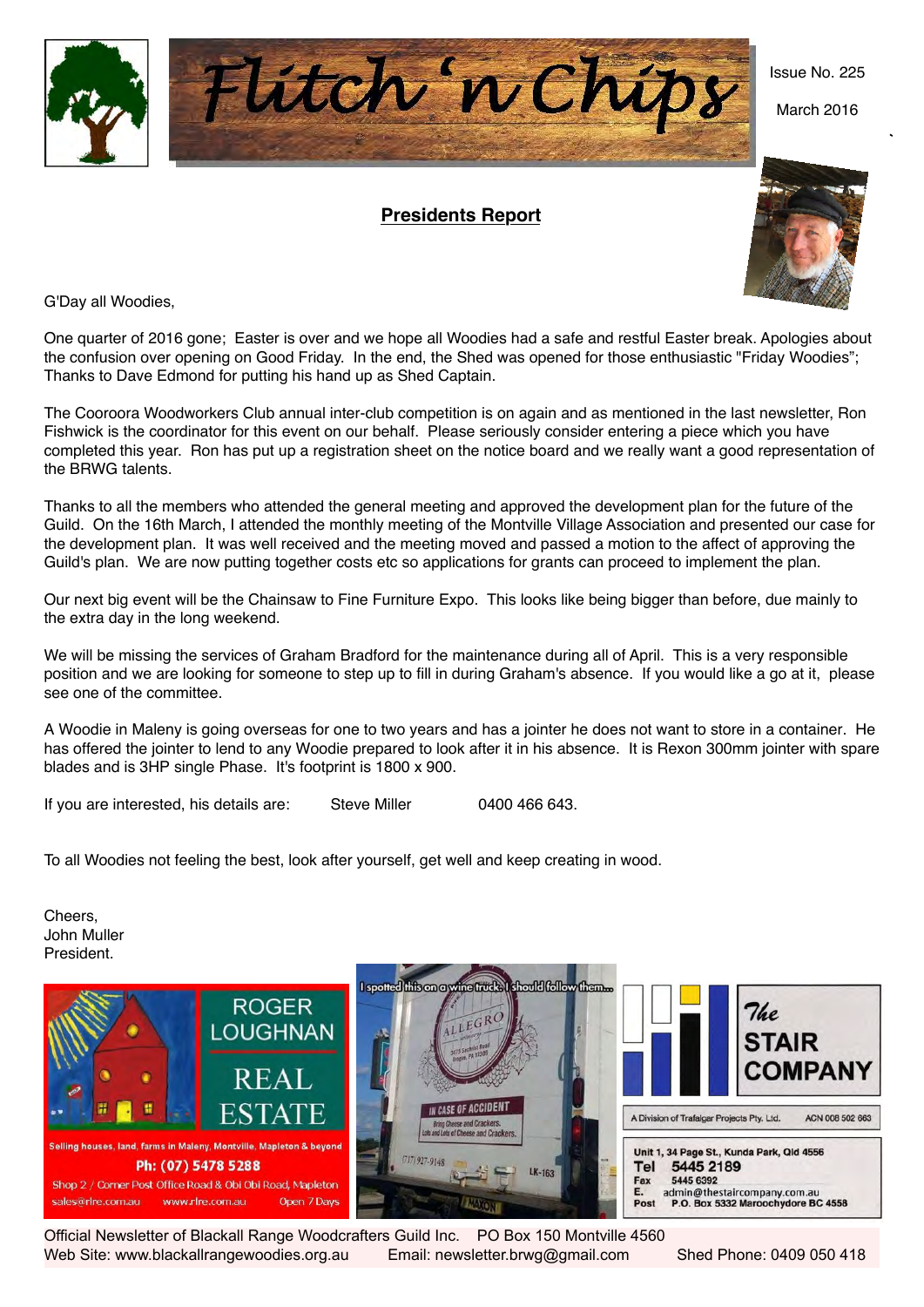Some general tips this month:

#### **Glue:**

**FORCING GLUE:** To force glue into a tight spot like a crack, put a little dab of glue where you want it and then blow it deep into the tight spot using a straw. Sounds crude, but it works.

*SPREADING GLUE:* An old toothbrush (or a new one) makes a terrific glue spreader in some applications like spreading glue on edge of a board. It spreads the glue evenly, and it's easy to clean up. If you've got to cover a large area in a short time, use a 2" or 3", short-napped paint roller.

*INSIDE CORNER SQUEEZE-OUT:* Before assembly, apply a piece of masking tape along both sides of a joint line along an inside corner. The excess glue oozes out onto the tape (mostly) and saves you some time cleaning glue out of the corner. If you don't like tape, try scooping out the excess glue with the end of a plastic straw. The soft plastic takes the shape of the corner as you move it along the joint line.

**FREE SCRAPER:** When glueing up panels, try using a plastic clip from a bread bag to scrape away freshly beaded or skinned-over beads of glue along a joint line.

*FINISHING:*To get a really smooth finish on a project, it's important to sand between coats. This eliminates any "nibs" that can be caused by anything from dust in the air to bubbles in the finish.

#### *CUTTING PLYWOOD:*

When cross-cutting a plywood panel, the bottom layer of veneer often splinters out along the cut line. But there are steps you can take to prevent this.

The most common way to get a clean cut is to score the panel along the cut line before making the cut. To do this, cut through the veneer layer with a sharp utility knife.

While this method works, it's sometimes difficult to line up the saw blade with the scored line. An easier way is to score the panel is to use the saw blade itself!

The idea is to make the cut in two passes. On the first pass, set the blade just high enough to cut through the veneer layer. Then raise the blade to finish the cut on the second pass.

Another way to keep the veneer from splintering on the bottom is to use a backing board. This is a piece of plywood or Masonite placed below the workpiece when making the cut; the veneer layer is then fully supported and the plywood can be cleanly cut.

Another technique sometimes suggested is to cover the cut line with masking tape or durex. The idea is that the tape holds the wood fibres in place so they don't splinter out during the cut. This works alright; but there is a problem, when the tape is removed it may pull any damaged fibres with it.

Safety Notes *By Warne Wilson and Dave Banister*



### GENERAL SAFETY IN THE SHED:

Please adhere to these safety rules in the Shed:

- 1. Thongs or flimsy footwear are forbidden; it is too easy to drop a heavy or sharp tool, or a piece of wood.
- 2. Loose clothing or strands of jewellery must not be worn, particularly if working with power tools or machines.
- 3. It is imperative to switch off and pull the plug before adjusting a power tool or machine.
- 4. If making dust when sanding, the project must be taken outside.
- 5. When using a polishing cloth or sandpaper on a spinning item in a lathe it must be small enough to overcome any chance of it catching and taking your hand with it.
- 6. Reminding Shed Captains to switch on the overhead air filters; anyone who has helped remove the filters for cleaning will attest to the necessity for this.
- 7. And a mention of some of the Shed Captains' duties for those who do not understand why the Shed Captain is here. The Shed Captain arrives before anyone else, opens the Shed and switches on. The cash sheet is prepared then as members start projects, an eagle eye is kept on machinery use and safe working. If a member is advised to desist with an unsafe practice and does not conform, the Shed Captain has full authority to order that person to cease using the machine or tool. In the event of fire, injury, or an emergency the Shed Captain will take charge.

The Shed Captain will greet visitors; arrange accreditations, and record maintenance items and requests for consumables. At the end of the session, often after the last member has gone, the Shed Captain will balance or attempt to balance the cash, lock up, circle the Shed switching off all lights and machines, sweep and tidy up where members have used machines and walked away and generally ensure that our Shed and its contents are safe and secure.

 8. A note about balancing the sheet with the cash received. Often the cash will be out, usually just two or three dollars; either over or under. Please be careful not to put extra change in the tin without recording it, or if you record a payment please make sure not to get distracted and to forget to put it in. Our books are audited at the end of each year and we have a problem if the daily sheets do not tally with cash received.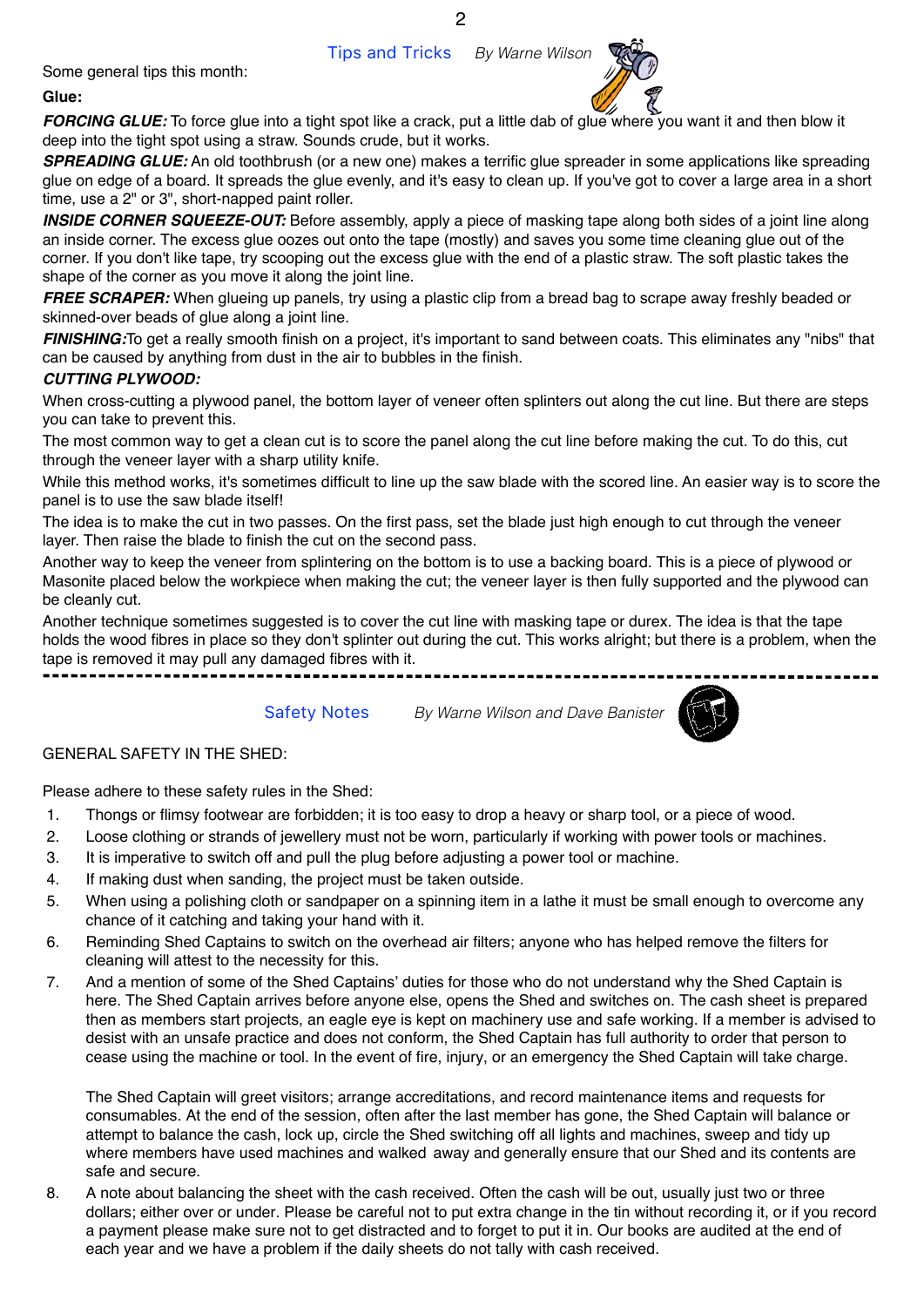# 3 **Around The Shed**





On the left is the Club Turning Gouge that was found at the Shed after "someone" tried to sharpen it. On the right is the same gouge after being properly sharpened by Tony Haigh.



Last month, John Holland demonstrated the correct use of two essential hand held power tools the power saw and the belt sander





March 2016

Laguna bandsaw - Table alignment adjusted, blade guard modified, blades replaced on three occasions due to wear suspected of being caused by curve cutting. Strainer in upper swarf suction removed.

Rack for bandsaw blades installed. Wadkin bandsaw blade sent for repair.

Blade on blanks bandsaw renewed. Numerous Jet blades repaired.

There are too many blade breakages on the 14" Jet bandsaw, and members must use it within its capacity.

Bosch docking saw replaced with Makita saw due to damage from misuse. Repairs completed on Bosch docking saw.

Height adjustment on Jet drum sander repaired. Sanding elements replaced twice due to fouling by unsuitable timber.

New belt fitted to linisher. White grinder tool rest repaired. Pyrograph handpiece cable renewed.

Repairs to saw guard of Sherwood docking saw.

Repairs to No. 4 Jet lathe speed control.

Damaged inserts on 380 mm Thicknesser replaced.

It is good to note members are accepting the use of the main docking saw workpiece clamp.



### **Gary & Cheryle Campbell**

• Camper Trailers • Vehicle Interiors • Furniture Upholstery • Boat & 4WD Canopies

Unit 7 / 47 Beerwah Parade, Beerwah 4519 Queensland

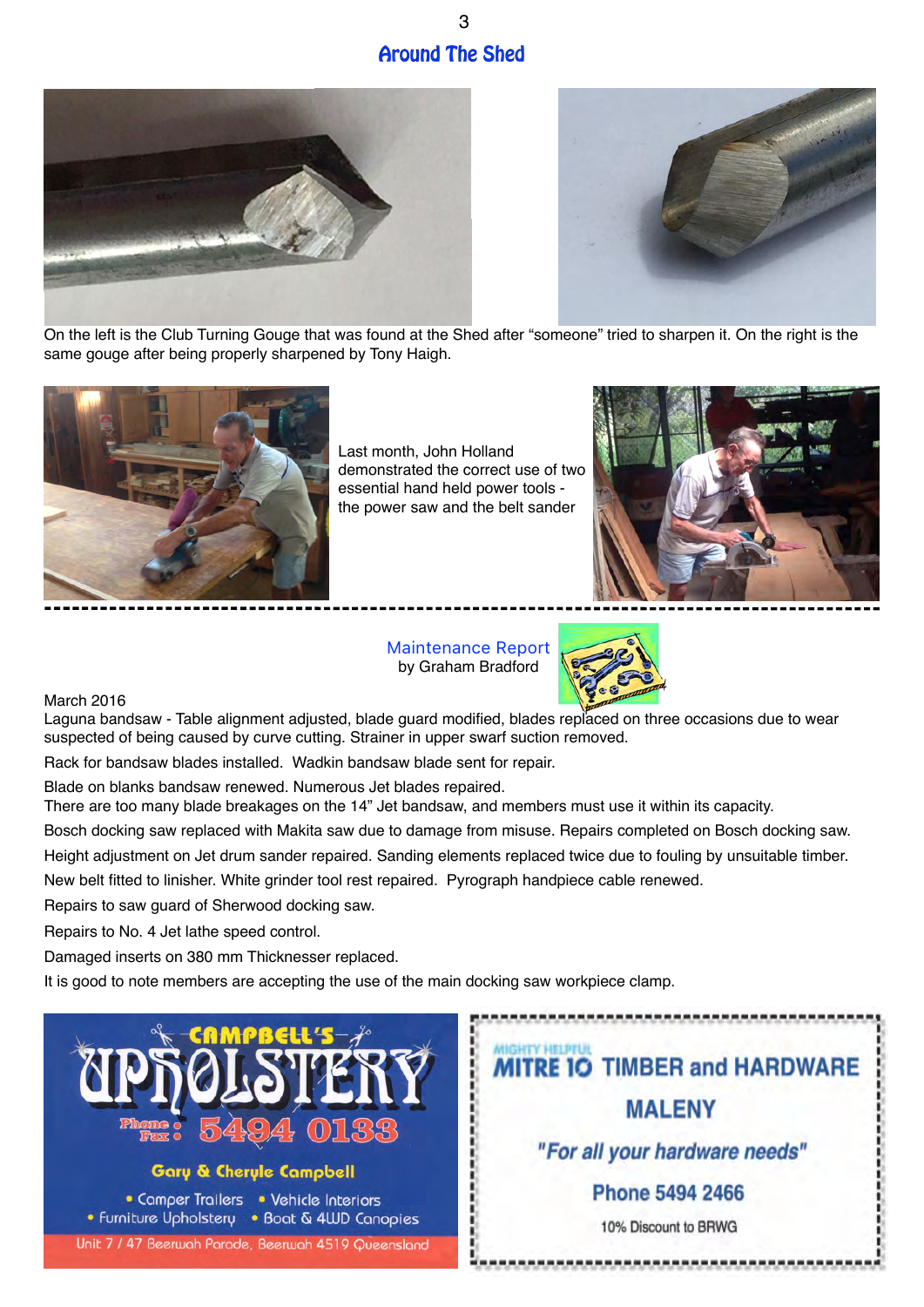#### **Training & Club Projects** with Rob Otto.

The cedar nest of tables is coming along great, we have decided to start a second set after the fantastic donation of some lovely Red Cedar by Ray Curry. Thanks Ray!

There will be a demonstration by Lionel Tilley on Saturday the 16 th April on the Gifkins dovetail jig.

We would like to see a larger attendance of newer members at the demos. If any member would like further help with the equipment after the demos please speak to the demonstrator or me Rob Otto.

There are still places in the upcoming courses ,check the sheets on the noticeboard and put your names down, we are here to help.

# **Club Events Calendar** from Rick Vickers

The following dates have been finalised and bookings made -

Maleny Wood Expo Sat 30/4 - Mon 2/5

Brisbane Working with Wood Show 27, 28, 29 May.

Club Expo and Competition at Montville Community Hall - Thur 30 Jun to Sun 3 Jul.

Santa Shop at St Mary's Hall Montville (in conjunction with Lighting of the Christmas Tree) - Sat 3/ Sun 4 Dec

Woodies Christmas Party - 10 Dec

Our 20 year Anniversary & Open Day will be date sometime in September - still to be determined by committee.

A note from Cooroy Woodworkers regarding a change of venue for this years Wood & Craft Show on May 6&7 -

*Due to the closure of the Cooroy Memorial Hall, this year's show will be held at our Club Rooms at 8 Lowermill Road, Cooroy. Entries in all the competitions will be on display within the Clubhouse which offers more room than was available on the stage of the Hall. Other woodwork displays, demonstrations, tool suppliers and community groups will be housed in marquees grouped around the club. The nearby concrete pad will again be used for timber milling. Our show committee has had to work extra hard to make this year's show the best ever and we look forward to seeing your members work.*



Greek legend has it that Talus invented the first saw in 1,200 B.C., according to author Ronald S. Barlow. In his book. The Antique Tool Collector's Guide to Value (\$12.95, Windmill Publishing Co., El Cajon, Calif., 1985), Barlow says the ancient Greek discovered the principle of set saw teeth while severing a tree limb with the jawbone of a large serpent. He later reproduced the snake's teeth on a sheet of hammered iron. And the rest, as they say, is history.



## **MAPLETON HARDWARE**

Your handy hardware store.

Come in and see us for all your hardware needs. Hand Tools, Sleepers, Power Tools, Drill Bits, Paint and Stains. Plus Plumbing and General Hardware

**Open 7 Days** 

**Rob. Toni and Laurie** 

Cnr Obi Obi Rd & Emu Walk **MAPLETON Phone 5445 7773** 



**ONLY LIMITED BY YOUR IMAGINATION!**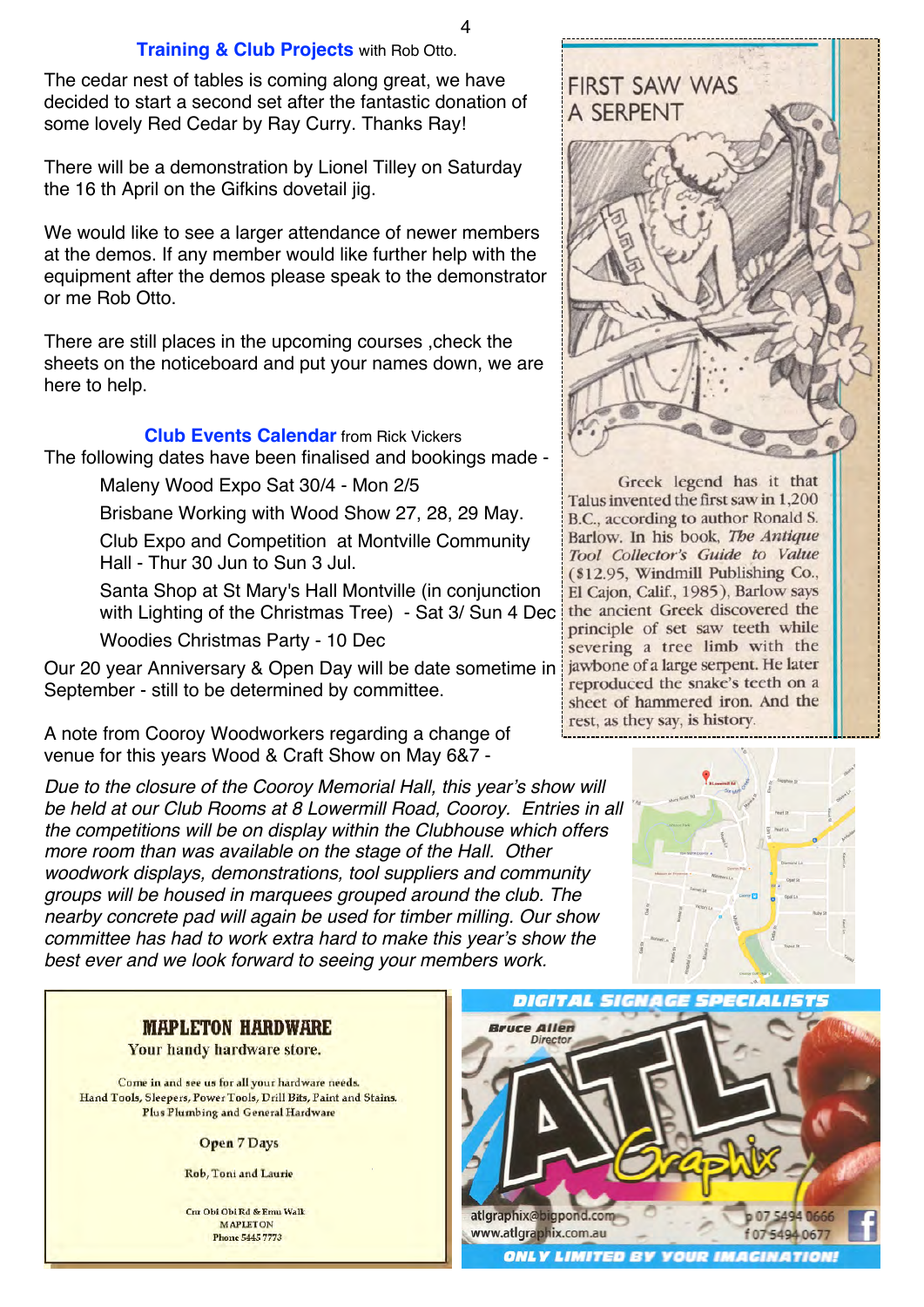# 5 **Around The Shed**



Matt Baxter put his Scrollsaw skills to use and produced Matt Baxter put his Scrollsaw skills to use and produced<br>this lovely turtle shaped box.<br>From in the Shed is nearly complete and ready to

www.startsat60.com

**Selective Hearing Aid** 

www.facebook.com/startsatsixty



Mobile: 0427 943 733 Phone: 5494 3733 Fax: 5494 3473 **6 Lawyer Street, Maleny** 



room in the Shed is nearly complete and ready to deliver to Stella Maris Church in Maroochydore. The cross has been constructed from timber milled from a Mango tree that had to be removed to make way for the new church.